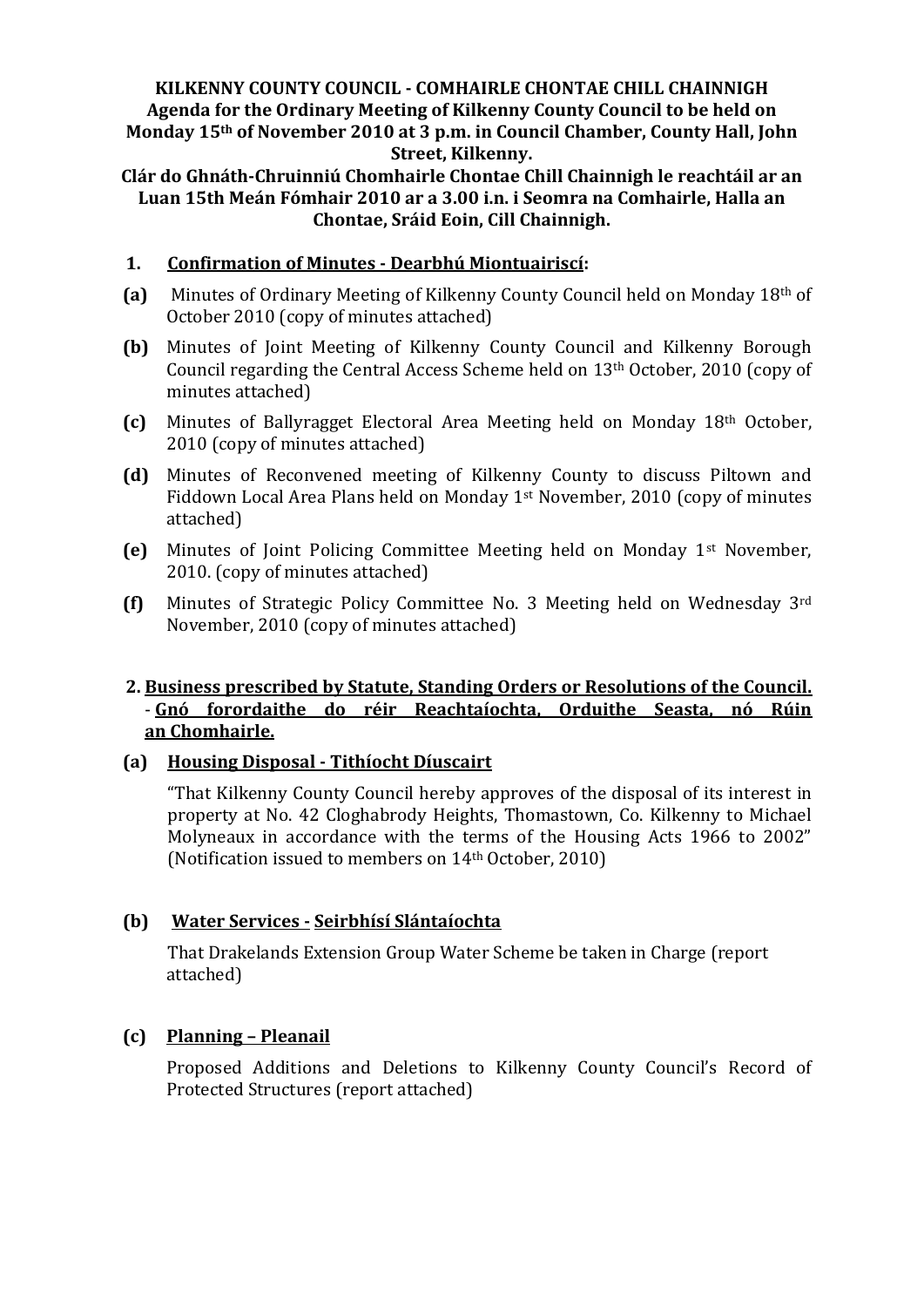# **(d) Finance – Airgeadas**

"That subject to the sanction of the Minister for the Environment and Local Government, Kilkenny County Council hereby approves overdraft borrowings to a maximum amount of  $\epsilon$ 20,000,000 for the full year ending 31<sup>st</sup> December 2011".

# **(e) Roads – Bóithre**

Winter Maintenance – Section 85 Agreement with Carlow, North Tipperary and South Tipperary County Council's (report attached)

# **(f) Corporate - Gnóthaí Corparáideacha**

- (i) Proposed Dunmore Land Lease (report to follow)
- (ii) Construction of a 2 Bay Fire Station & Associated siteworks at Griaguenamanagh, Co. Kilkenny. (report attached)

# **3. Urgent Correspondence - Comhfhreagras Práinneach**

**4. Business adjourned from a previous Meeting - Gnó ar athló ó chruinniú roimhe seo:**

# **5. Fix Dates and Times of Meetings - Dátaí agus Amanta do chruinnithe a shocrú:**

 **(a)** Schedule of meetings from November – January 2011 (attached)

- **(b)** Fix Date for County Council Budget Meeting and Briefing Sessions.
- **6. Consideration of Reports and Recommendations of Committees of the Council**
	- **- Plé ar Thuairiscí agus Moltaí ó Choistí an Comhairle:**
- **(a)** Report on Ballyragget Electoral Area Meeting held on 18th October, 2010 (copy of report attached)
- **(b)** Report on Strategic Policy Committee Meeting No. 3 held on Wednesday 3rd November, 2010 (copy of report attached)

# **7. Other Business set forth in the Notice convening the Meeting - Gnó Eile romhainn i bhFógra reachtála an Chruinnithe**

# **8. Education & Training**

Conferences – Request for approval to attend as per circulated list. Summary of Proceedings at Conferences have been received from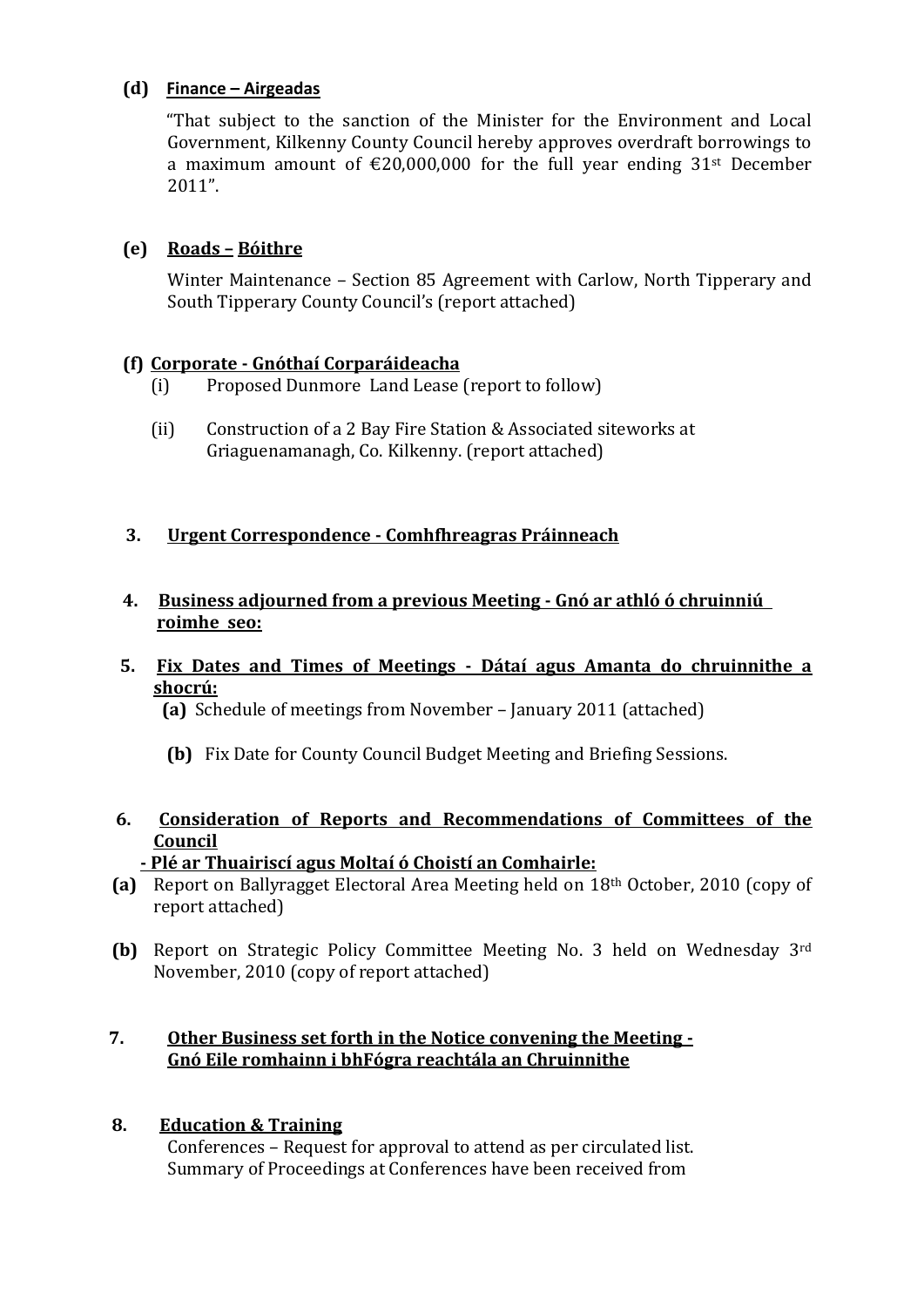| Councillor | Date                       | <b>of</b> | <b>Title of Conference</b>  |    |    |                             |
|------------|----------------------------|-----------|-----------------------------|----|----|-----------------------------|
|            | Conference                 |           |                             |    |    |                             |
| M. Noonan  | 17 <sup>th</sup> September |           | <b>Environment Ireland</b>  |    |    |                             |
| F. Doherty | 29th September             |           | Kilkenny Business of Ageing |    |    |                             |
| C. Connery | 30th-1st October           |           | How                         | to | be | effective                   |
|            |                            |           | Chairperson                 |    |    |                             |
| F. Doherty | 2 <sup>nd</sup> October    |           |                             |    |    | Local Government Efficiency |
|            |                            |           | <b>Review Group</b>         |    |    |                             |

# **9. Matters Arising from Minutes - Gnótha ag éirí as Miontuairiscí**

# **10. Any Other Business - Aon Ghnó Eile**

# **11. Notices of Motion - Fógraí Rúin:**

**9(10) Cllrs. Pat Dunphy, Anne Marie Irish, Fidelis Doherty, Cora Long, Tomas Breathnach and Eamon Aylward.** 

"That Kilkenny County Council strongly requests the National Roads Authority to solve the dangerous junctions at the Ink Bottle and The Tower on the N24 in Piltown as part of the Carrick on Suir By Pass Roads Improvement Scheme"

# **12. Notices of Motion from other local authorities seeking support of Kilkenny County Council County Council - Fógraí i dtaobh Rúin ó Údaráis Áitiúla eile ag lorg tacaíochta ó Chomhairle Chontae Chill Chainnigh:**

### **46(10) Monaghan Town Council – 14th October, 2010**

"That this Council vehemently opposes any proposal to abolish Town Councils, a move that would deprive the citizens access to the most basic form of democracy".

### **47(10) Galway County Council – 26th October, 2010.**

"That Galway County Council requests the Government to defer the idea of a directly elected Mayor for Dublin. The monies saved should be distributed to the County and City Enterprise Boards to help generate jobs throughout the Country. The exceptional talent available in this Country needs to be encouraged into business and the County and City Enterprise Boards should be utilized to help this job creation happen. The workforce available should be encouraged to become involved in schemes which will upskill people in Business, Technology and practical knowledge".

### **48(10) Waterford City Council – 27th October, 2010.**

"That this Council, recognising that,

- The National Minimum Wage is an important instrument designed to prevent worker exploitation.
- Low paid workers and those on the minimum wage are struggling to get by and cannot afford to take any reduction in their incomes.